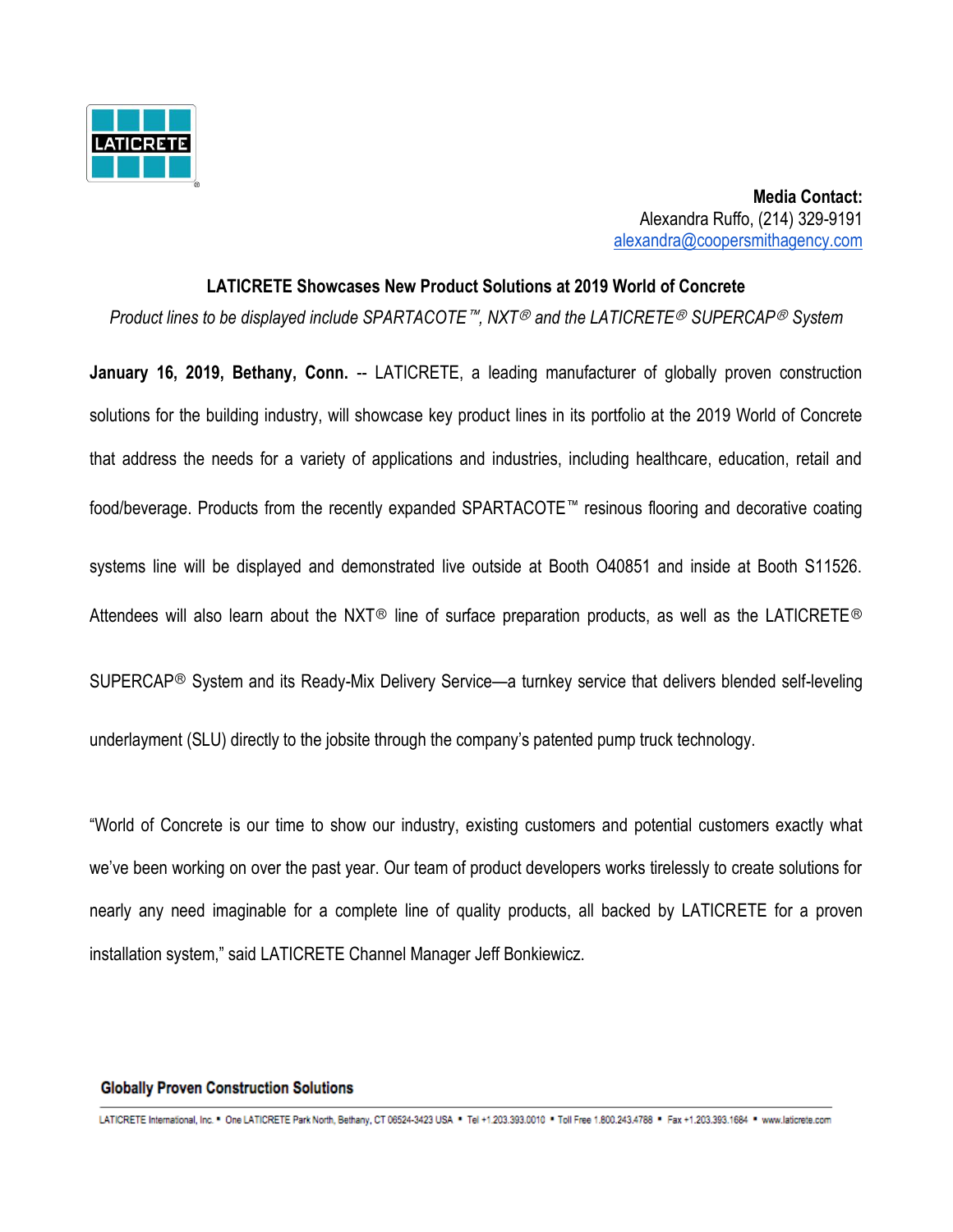## **PRODUCT LINES TO BE SHOWCASED:**

#### **SPARTACOTE**

The SPARTACOTE line of resinous flooring and decorative coating systems was recently expanded to offer customers the most comprehensive line of leading-edge products in the industry to produce a customizable, seamless floor.

## **LATICRETE SUPERCAP System**

The LATICRETE SUPERCAP System combines industry leading, patented pump truck technology and innovative products to deliver perfectly flat floors. For more than a decade, the system has delivered spectacular time-saving, cost-effective solutions that correct uneven concrete, reduce moisture vapor emissions and shorten build times.

#### **NXT**

NXT self-leveling, skim coat and vapor reduction products ensure substrates are ready to accept finishes like stone, tile or porcelain, as well as protect from moisture vapor. Products in this line are easy to work with and do not require installers to have extensive training.

#### **OUTDOOR DEMONSTRATION SCHEDULE BOOTH O40851:**

**January 22nd - 24th** 

10:00 a.m. SPARTACOTE FLEX XPL and SPARTACOTE SL Topping

1:00 p.m. SPARTACOTE Cove Gel and SPARTACOTE VERTICAL WB

3:00 p.m. SPARTACOTE Epoxy Membrane, SPARTACOTE FLEX XPL and SPARTACOTE Urethane Sealer